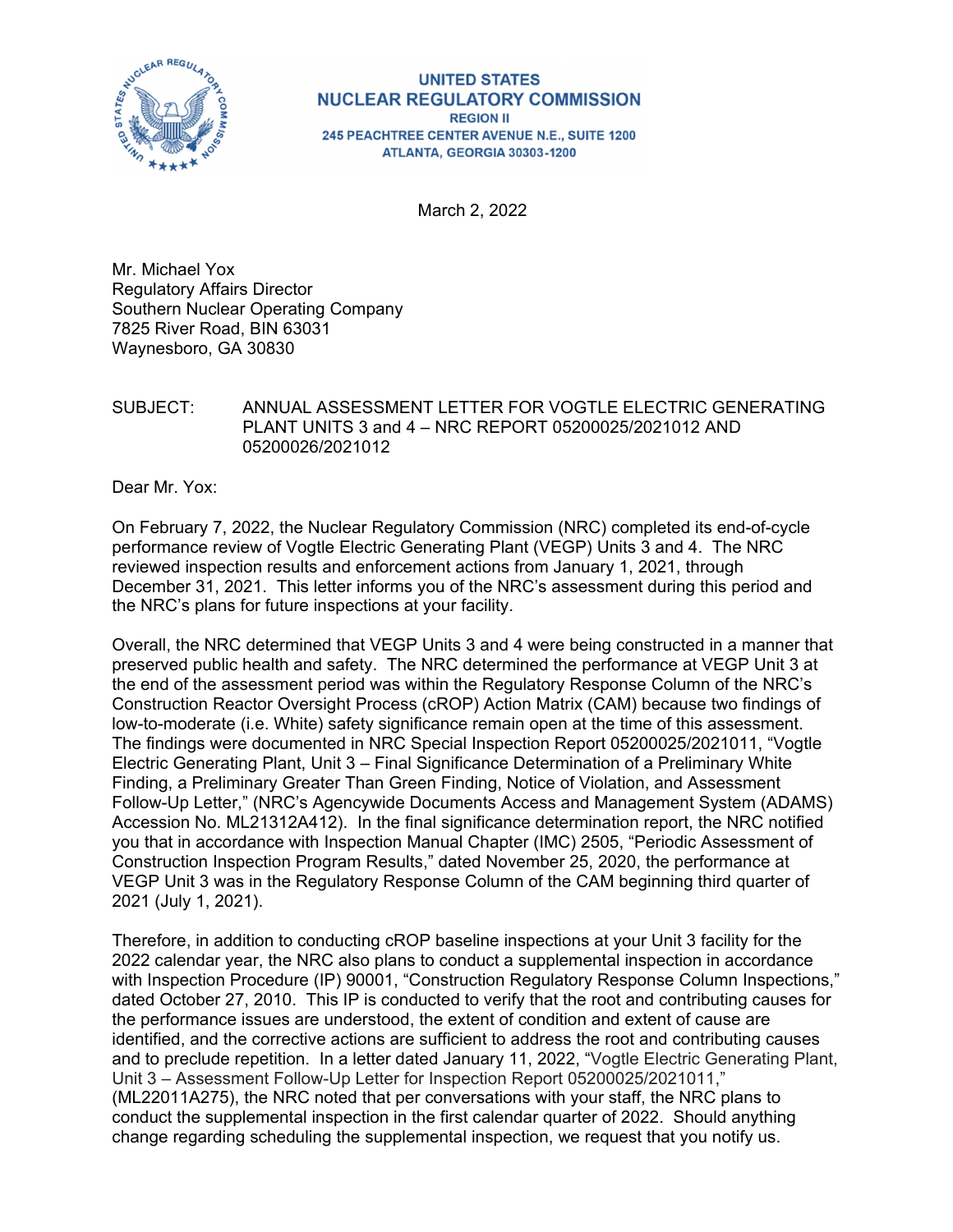The NRC determined the performance at VEGP Unit 4 at the end of the assessment period was within the Licensee Response Column of the NRC's cROP CAM because all inspection findings had very low (i.e., Green) safety significance. Therefore, the NRC plans to conduct cROP baseline inspections at your Unit 4 facility for the 2022 calendar year.

For this assessment period, the NRC identified a cross-cutting theme in the area of Human Performance. Specifically, in 2021, VEGP Units 3 and 4 had 21 findings with cross-cutting aspects (CCAs) in Human Performance, as described in Appendix F "Construction Cross-Cutting Areas and Aspects," of IMC 0613, "Power Reactor Construction Inspection Reports," dated November 4, 2020. The NRC determined a construction substantive cross-cutting issue associated with the 21 CCAs did not exist because this was the first occurrence of a crosscutting theme and did not represent repetitive performance by the licensee from the previous assessment period. The NRC does not have a concern with your staff's scope of effort and progress in addressing the cross-cutting theme. We recognize this issue has been entered into your corrective action program and a causal analysis was initiated to document, evaluate, and correct the adverse conditions. The NRC will continue to monitor your staff's effort and progress in addressing the cross-cutting theme until the criteria are no longer met.

The NRC issued Confirmatory Order (CO) for EA-18-130 and EA-18-171 in November 2019 ((ADAMS) Accession No. ML19249B612), and then conducted a follow-up CO inspection in December 2020, which was documented in "Vogtle Electric Generating Plant, Units 3 and 4 – NRC Confirmatory Follow-up and Safety Conscious Work Environment Inspection Reports 05200025/2020012,05200026/2020012," (ML21025A145). The NRC continues to maintain oversight of the safety conscious work environment (SCWE) at VEGP Units 3 and 4 through normal and CO follow-up inspection activities. In 2022, the NRC plans to verify all actions have been completed for the three remaining open CO commitments, which are items 3a, 3c, and 4d.

The enclosed inspection plan lists the inspections scheduled through December 2022. The supplemental inspection per IP 90001, the CO follow-up inspection, and the routine inspections performed by resident inspectors are not included in the inspection plan. The inspections listed are tentative and may be revised based on construction activities at the site. The NRC provides the inspection plan to allow for the resolution of any scheduling conflicts and personnel availability issues. The NRC will contact you as soon as possible to discuss changes to the inspection plan should circumstances warrant any changes.

In accordance with 10 CFR 2.390 of the NRC's "Rules of Practice," a copy of this letter will be available electronically for public inspection in the NRC Public Document Room or from the Publicly Available Records (PARS) component of NRC's document system (ADAMS). ADAMS is accessible from the NRC Web site at http://www.nrc.gov/reading-rm/adams.html (the Public Electronic Reading Room).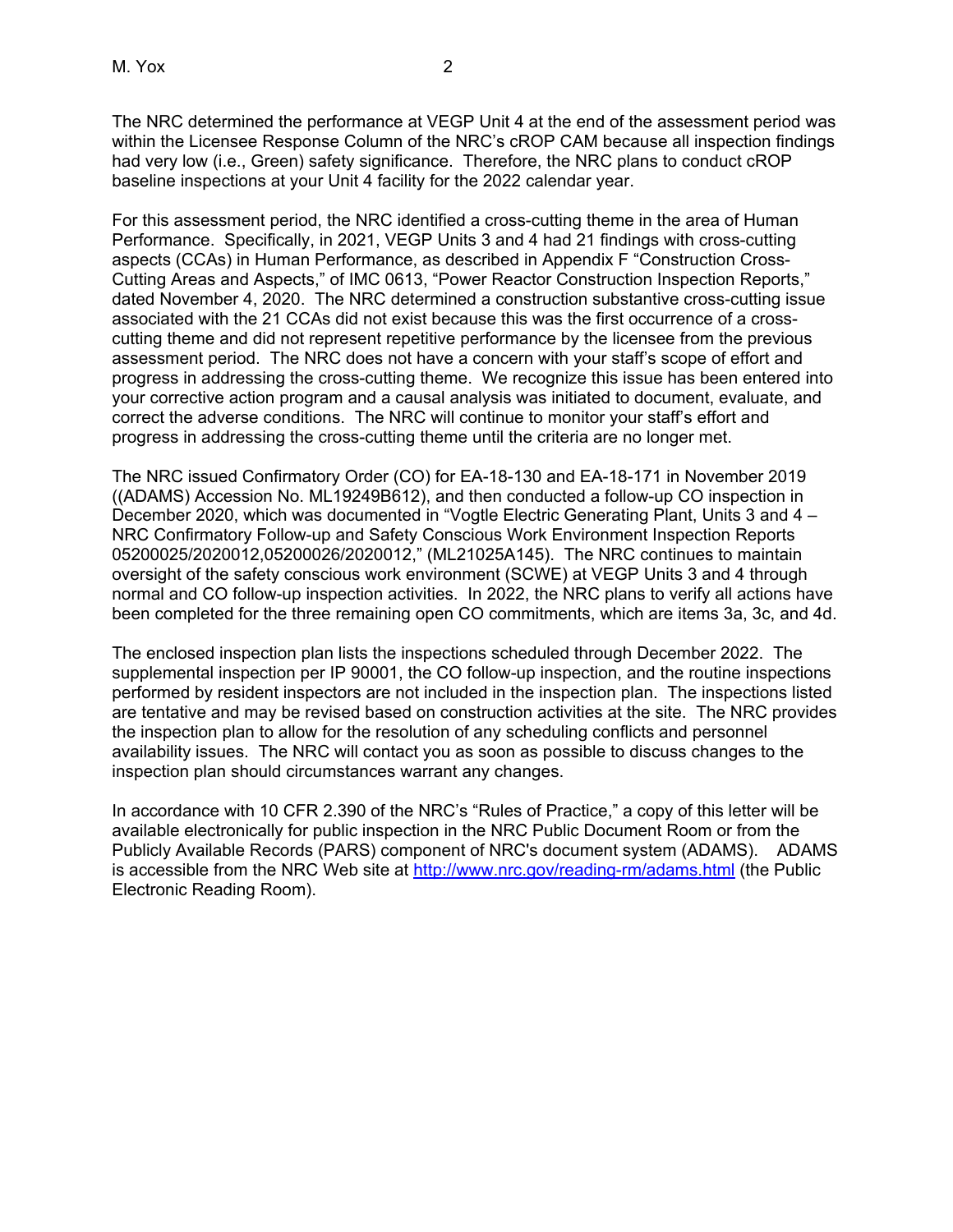Please contact Nicole Coovert at (404) 997- 4510 with any questions you have regarding this letter.

Sincerely,

 $\mathsf{Marissa}\ \mathsf{G.}\ \mathsf{Bailey}_{\mathsf{Date:}\ 2022.03.02}\ \mathsf{Das:}\ \mathsf{Das:}\ \mathsf{S.}\ \mathsf{Bailey}\ \mathsf{D.}\ \mathsf{D.}\ \mathsf{D.}\ \mathsf{D.}\ \mathsf{D.}\ \mathsf{D.}\ \mathsf{D.}\ \mathsf{D.}\ \mathsf{D.}\ \mathsf{D.}\ \mathsf{D.}\ \mathsf{D.}\ \mathsf{D.}\ \mathsf{D.}\ \mathsf{D.}\ \mathsf{D.}\ \mathsf{D.}\ \mathsf{D.}\ \mathsf{D.}\ \mathsf{D.}\ \mathsf{D.}\ \$ 

Marissa Bailey, Director Division of Construction Oversight

Docket Nos.: 52-00025, 52-00026 License Nos.: NPF-91, NPF-92

Enclosure: Vogtle Units 3 and 4 Inspection Plan

cc w/ encls: Distribution via LISTSERV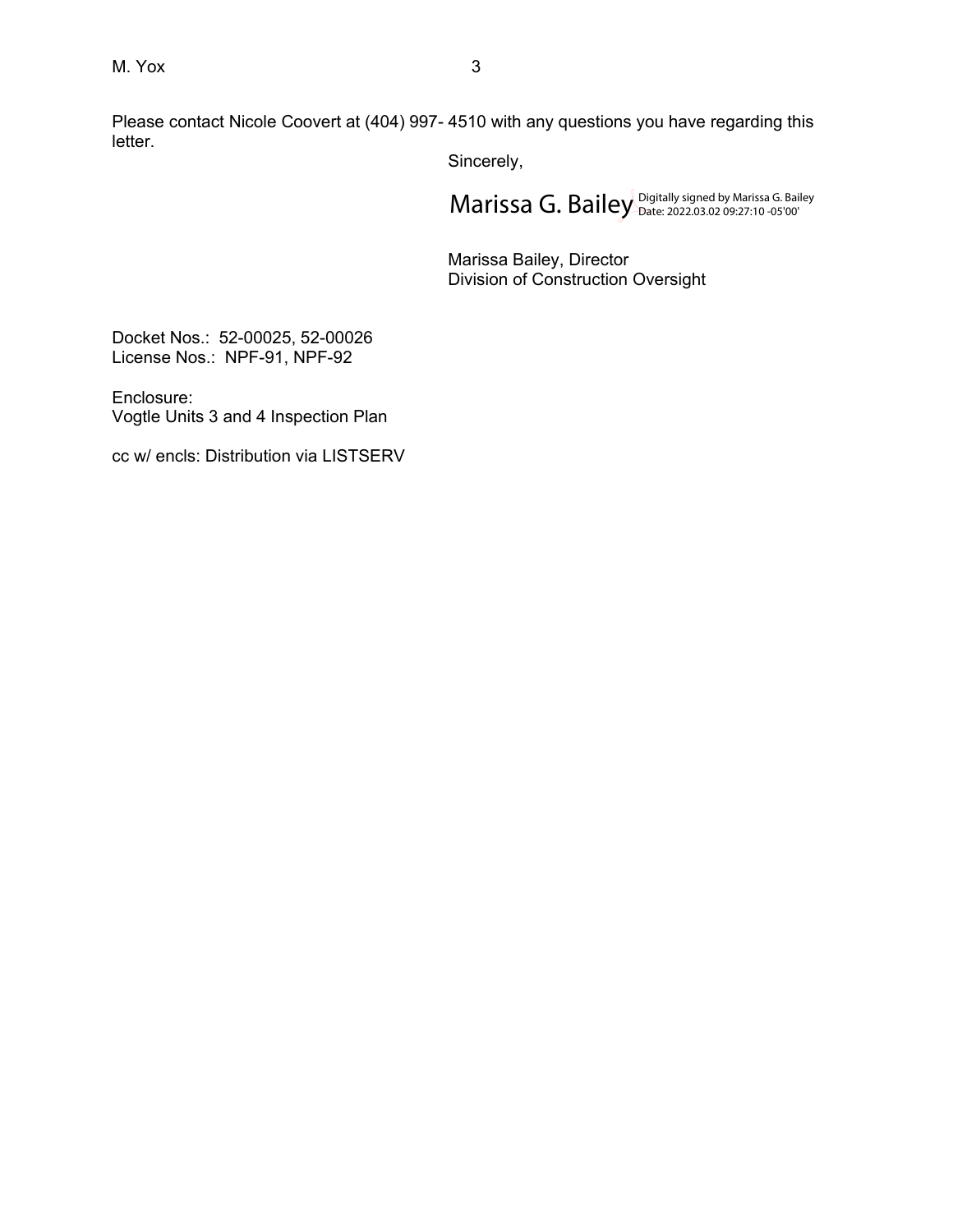SUBJECT: ANNUAL ASSESSMENT LETTER FOR VOGTLE ELECTRIC GENERATING PLANT UNITS 3 & 4 NRC REPORT 05200025/2021012 AND 05200026/2021012

### **DISTRIBUTION:**

A. Veil, NRR G. Bowman, NRR V. Hall, NRR M. Webb, NRR T. Fredette, NRR G. Armstrong, NRR E. Duncan, NRR L. Dudes, RII D. Pelton, RII M. Bailey, RII O. Lopez-Santiago, RII B. Davis, RII N. Coovert, RII NRR\_VPODistribution@nrc.gov PUBLIC

#### **ADAMS Accession No. ML22054A323**

| <b>OFFICE</b> | IRII: DCO  | IRII: DCO | RII: DCO |  |
|---------------|------------|-----------|----------|--|
| <b>NAME</b>   | IN Coovert | IB Davis  | M Bailey |  |
| <b>IDATE</b>  | 2/17/2022  | 2/17/2022 | 3/2/2022 |  |

**OFFICIAL AGENCY RECORD**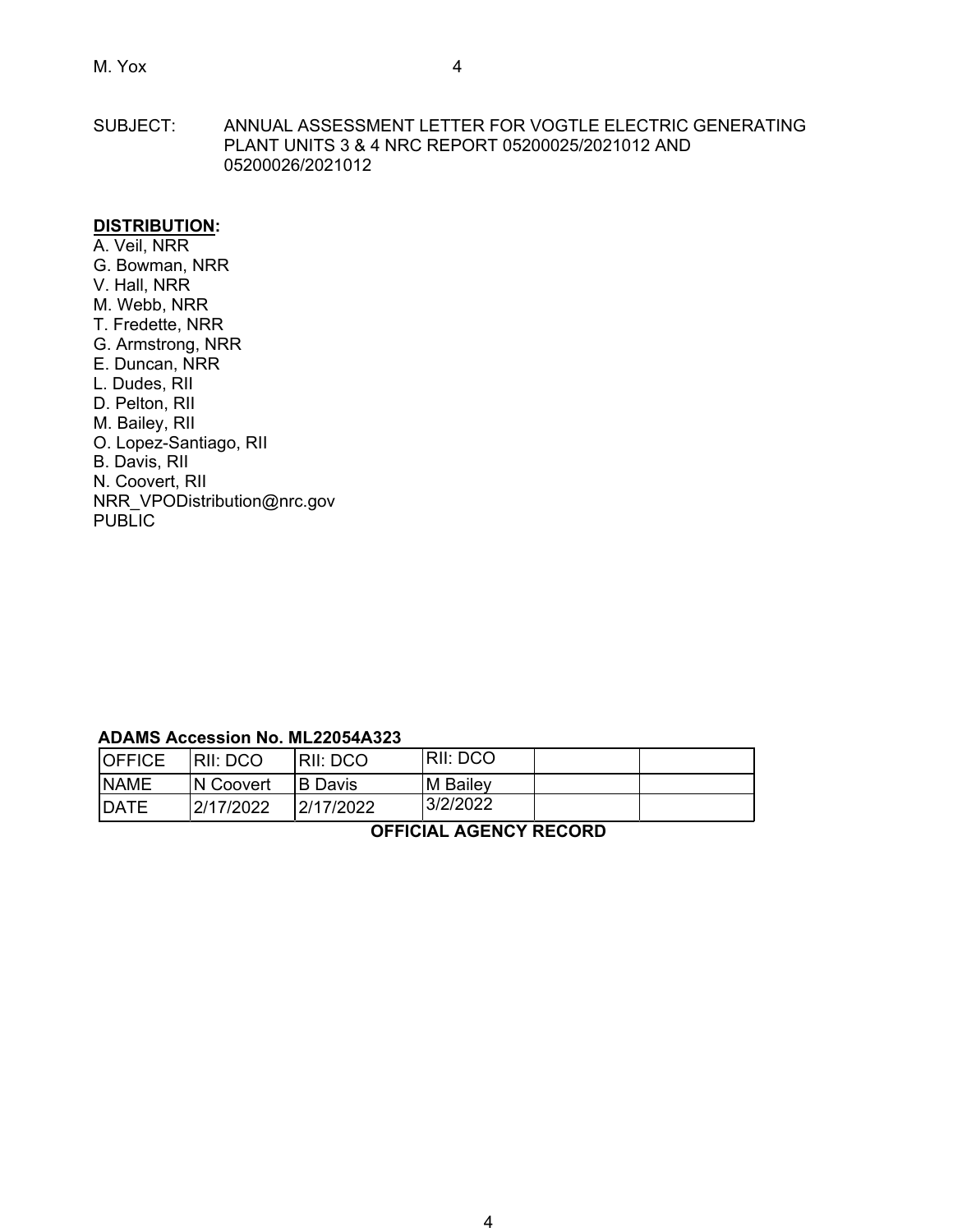# **Vogtle Units 3 and 4 Inspection Plan**

This enclosure lists the Inspections, Tests, Analyses, Acceptance Criteria (ITAAC) and program inspections expected to be completed in 2022.

# **Inspection Manual Chapter (IMC) 2503 – Inspections, Tests, Analyses, Acceptance Criteria (ITAAC) Inspections**

**Unit 3:** All of Unit 3 ITAAC inspections will occur prior to the 10 CFR 52.103(g) finding.

Civil

- Structural reconciliation ITAAC inspections for the shield building
- Flood barriers walkdown and report review

# Mechanical

- Review of American Society of Mechanical Engineers (ASME) final system reports
- Flood barriers walkdown and report review
- Containment vessel interior/exterior coatings
- As-built pipe rupture hazard analysis report
- Equipment Qualification Reconciliation Reports (EQRRs)

### **Electrical**

- Electrical physical separation ITAACs
- As-built walkdowns of Structures, Systems, and Components (SSCs)
- EQRRs

### Initial Test Program (ITP)/Operation Programs

- Component and preoperational tests
- Security

**Unit 4:** The following is a list of Unit 4 ITAAC related inspection activities that are expected to occur in the first to fourth quarter of 2022. Inspection schedule is subject to change based on licensing and construction activities.

**Civil** 

 Final structural inspections of the auxiliary and shield buildings (Including structural reconciliation ITAACs)

#### **Mechanical**

- Completion of welding and nondestructive examination inspections
- Containment structural integrity tests
- Reactor coolant system (RCS) hydrostatic testing
- Installation of key valves (RCS safety, squib)
- Review of ASME reports
- As-built walkdowns of SSCs

#### **Electrical**

- Electrical and instrumentation ITAACs
- As-built walkdowns of SSCs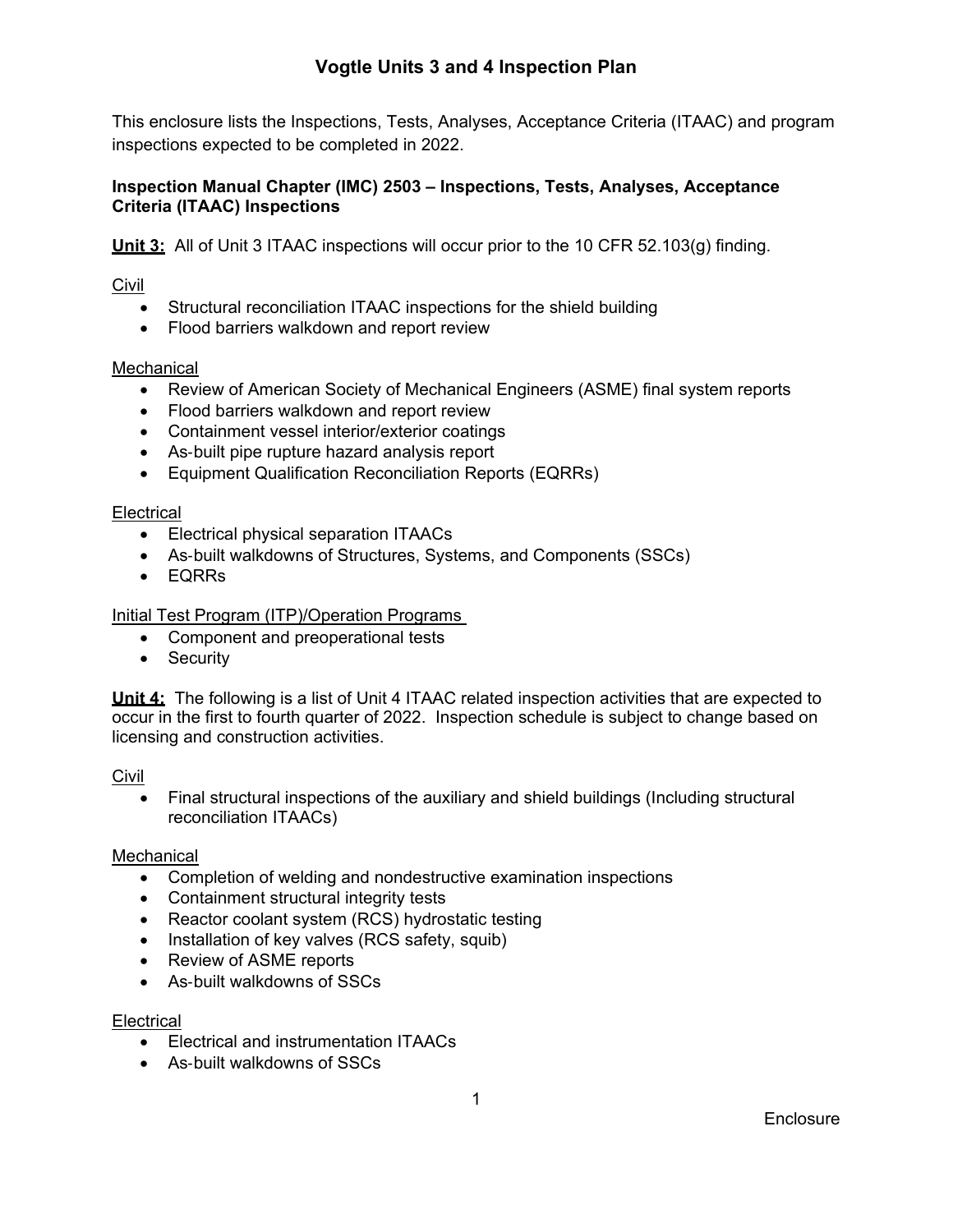# ITP/ Operation Programs

- Component and preoperational tests
- Security

# **IMC 2504 – Construction and Operational Program Inspections**

# **Construction Programs - Appendix A**

**Unit 3:** Planned prior to 10 CFR 52.103(g) finding

- CO/SCWE
- IP 40600, ITAAC Maintenance

# **Operational Programs - Appendix B**

**Unit 3:** Planned prior to 10 CFR 52.103(g) finding

- IP 64705, Fire Protection
- IP 73758, Preservice Testing/Motor Operated Valves/Inservice Testing 1Q and 2Q 2022
- $\bullet$  IP 35101, QA for Operations  $-1Q$  2022
- $\bullet$  IP 81000.04, Physical Security 1Q 2022
- $\bullet$  IP 81000.05, Physical Security 1Q 2022
- IP 51080, Environmental Qualification 1Q 2022
- $\bullet$  IP 73754, Preservice Inspection 1Q 2022
- IP 73757, Preservice Inspection Data Review 1Q 2022
- IP 83535, Control of Radioactive Materials and Contamination, Surveys, and Monitoring
- IP 83746, Offsite Dose Calculation Manual
- IP 84527, Solid Waste Management
- IP 84528, Liquid Waste Management
- IP 84529, Gaseous Waste Management

# Planned post 10 CFR 52.103(g) finding

- IP 73753, Inservice Inspection
- IP 81000.09, Cyber Security

# Unit 4

- $\bullet$  IP 73754, Preservice Inspection  $-2Q$  2022
- IP 73757, Preservice Inspection Data Review 3Q 2022
- $\bullet$  IP 81000.02, Physical Security 2Q 2022
- $\bullet$  IP 81000.03, Physical Security 2Q 2022
- $\bullet$  IP 81000.04, Physical Security 3Q 2022
- $\bullet$  IP 81000.05, Physical Security 3Q 2022
- $\bullet$  IP 81000.11, Physical Security 2Q 2022
- $\bullet$  IP 81000.14, Target Set Walkdown 2Q 2022